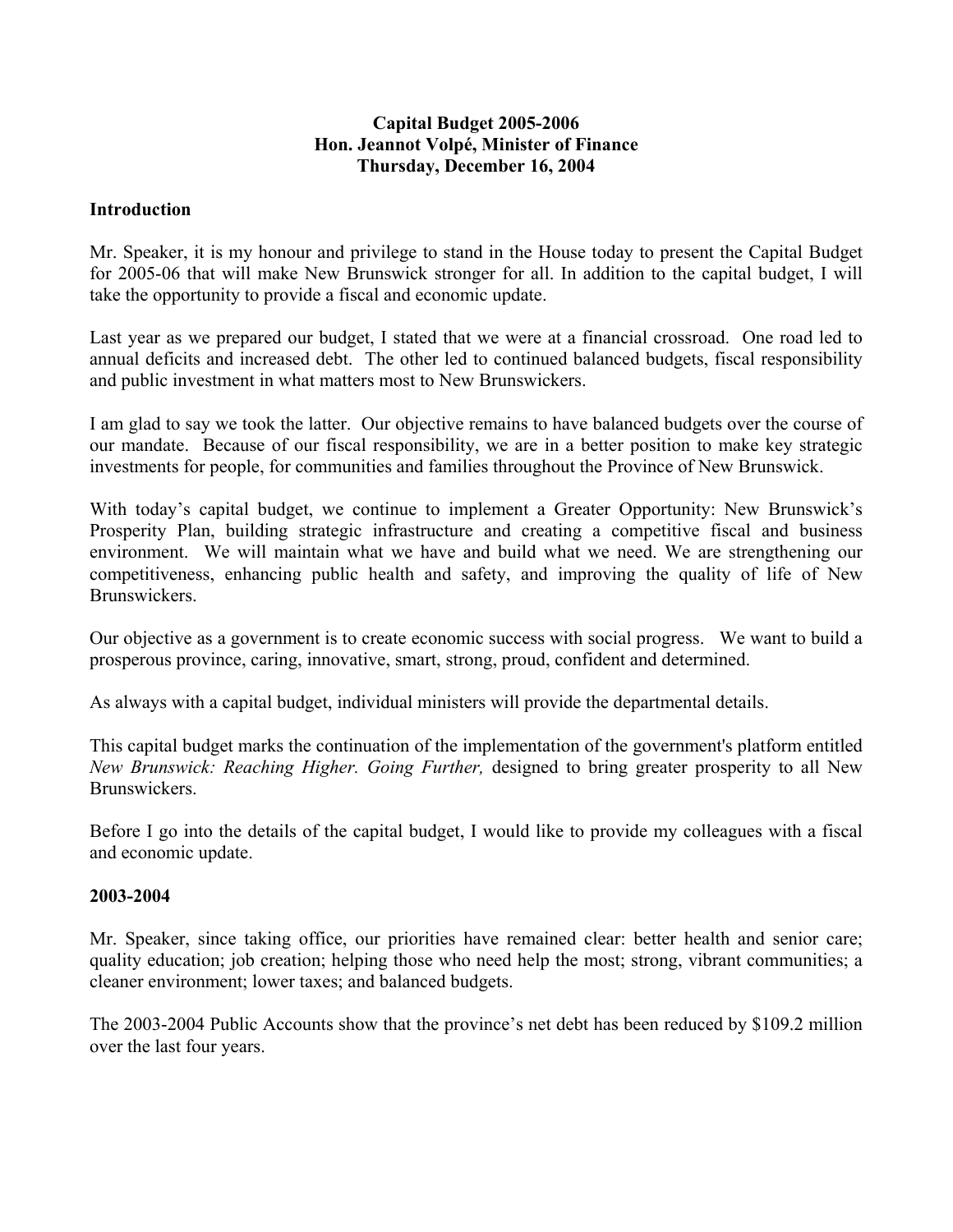Over the same period, we have achieved a cumulative surplus for balanced budget purposes of \$247.2 million according to the provisions of the *Balanced Budget Act.* This marks the first time that a New Brunswick government has met the criteria under the *Balanced Budget Act* over a designated four-year period.

The Auditor General confirms in his latest report that the government is on the right track in terms of fiscal management. He stated the following:

*"In general, the indicators for the last ten years show that the Province of New Brunswick's financial condition has improved in sustainability, flexibility and vulnerability, with some deviations from this trend showing in 1999 and 2000. For the most part the indicators affected by these deviations showed more positive results in the past four years."*

The Auditor General also noted that our Net Debt to GDP ratio has decreased over the same period. In fact, our net debt-to-GDP ratio has declined from 36.4 per cent in 1999-2000 to 30.5 per cent for the year ended March 31, 2004, a reduction of 5.9 percentage points. Mr. Speaker, we expect that to continue.

The Auditor General also confirms that the cost of servicing the public debt decreased in 2004 from 2003 by \$78.0 million. Mr. Speaker, the cost of servicing the public debt now represents 10.6 per cent of total revenues, the lowest level in the past ten years.

Our overall sound financial management has been recognized by the credit rating agencies. Dominion Bond Rating Service and Moody's have upgraded our rating this year while Standard and Poor's rated our outlook as stable.

Mr. Speaker, New Brunswick now has the best credit rating east of Ontario.

## **2004-2005**

Mr. Speaker, leading up to the 2004-2005 budget, the government faced the possibility of large and growing deficits.

At that time, we stated we would continue with strong, prudent financial management and fiscal discipline. We remain committed to fiscal responsibility and to living within our means.

And, by managing the public purse responsibly, we will continue our focus on the priorities that matter the most to people while providing stronger value for taxpayers.

To this end, we made some very tough decisions as part of the budget process to address the problem.

By making the tough decisions, Mr. Speaker, we were able to project a surplus with a modest decrease in net debt for 2004-2005. Our "Living Within Our Means, Focusing on Our Priorities" theme of the 2004-2005 budget is proof of our resolve to be fiscally responsible and prudent while making it clear that the top priorities of New Brunswickers are the top priorities of government.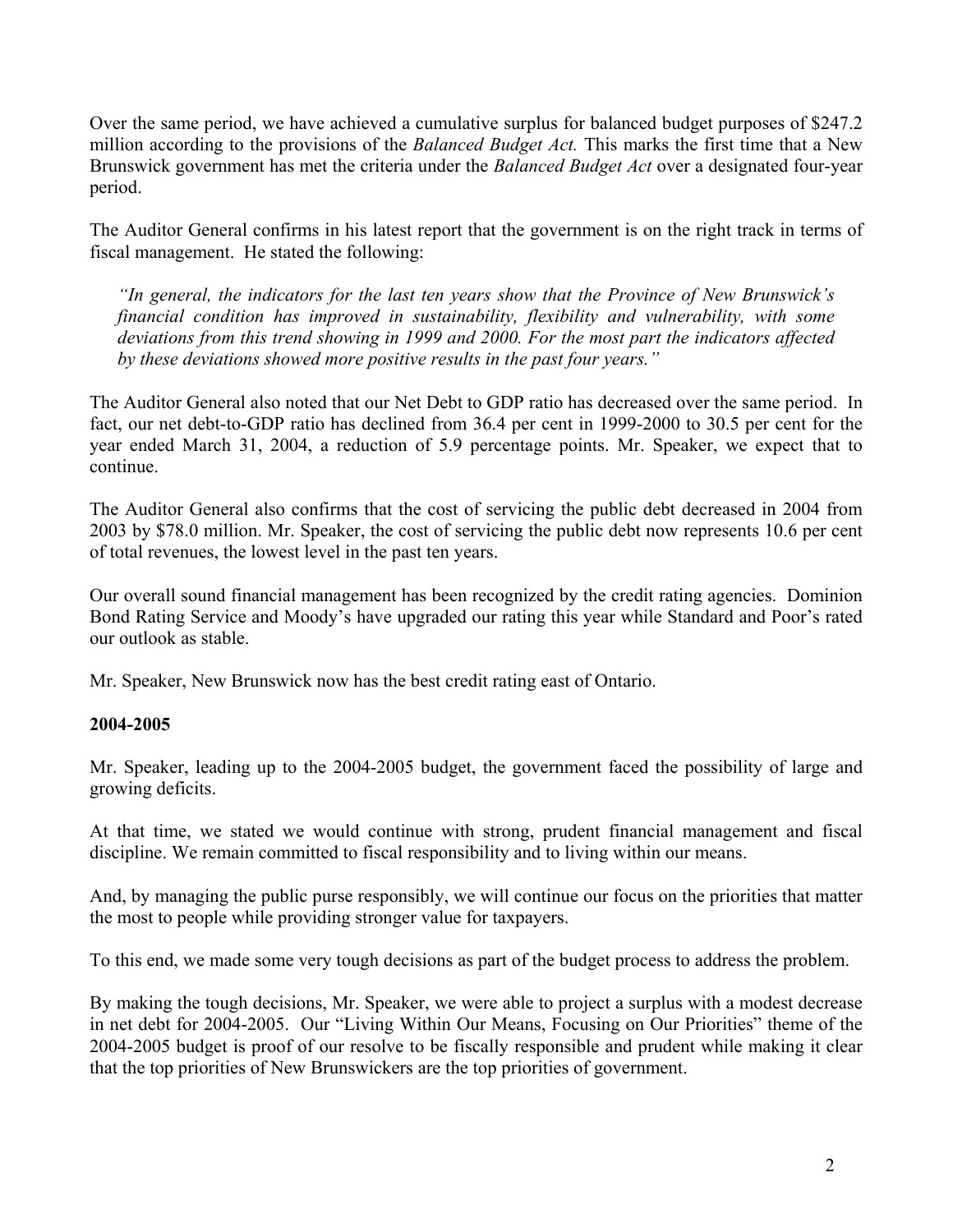In a recent report, the Atlantic Province's Economic Council (APEC) forecasted New Brunswick will have the strongest economic growth in Atlantic Canada this year and next.

New Brunswick is leading the country in job growth this year. Our labour force is also growing faster than the national average, while average wage rates are growing at nearly twice the national average.

Despite the effects of the stronger Canadian dollar and rising commodity prices, most manufacturing and exporting industries have posted solid gains in 2004. On the whole, growth in the New Brunswick economy is on track with the budget estimate of 2.8 percent for 2004.

In regards to our financial situation, I am pleased to inform the House that we are on track to record a surplus and once again reduce our net debt in 2004-2005. Revenues are projected to be above budget, offsetting additional spending pressures.

On January 6, 2005 I will be tabling supplementary estimates for the 2004-05 year to obtain authority for additional investments.

### **2005-2006**

Mr. Speaker, in preparing our 2005-2006 budget, we have one clear plan: live within our means and focus on priorities.

The two go hand in hand. Unless we live within our means, we will not have the money to invest in the priorities that matter most to people.

We have set clear objectives to guide our decisions, and we will focus on them in making our decisions. They include:

Objective One — invest in priorities. Mr. Speaker, spending on the priorities of health and senior care and education will rise to record levels once again.

Objective Two — invest in job creation. Mr. Speaker, key investments in the Prosperity Plan will be made.

Objective Three — no tax increases. Mr. Speaker, there will be no new taxes and no tax increases.

Objective Four — stronger value for taxpayers. Mr. Speaker, savings and efficiencies will continue to be realized. These savings are going to be redirected to front-line health care and other services.

Objective Five — balance the budget. Mr. Speaker, as stated in the Speech from the Throne, our 2005-2006 budget will be balanced.

## **Capital Budget 2005-06**

I will now turn to the highlights of the 2005-06 Capital Estimates.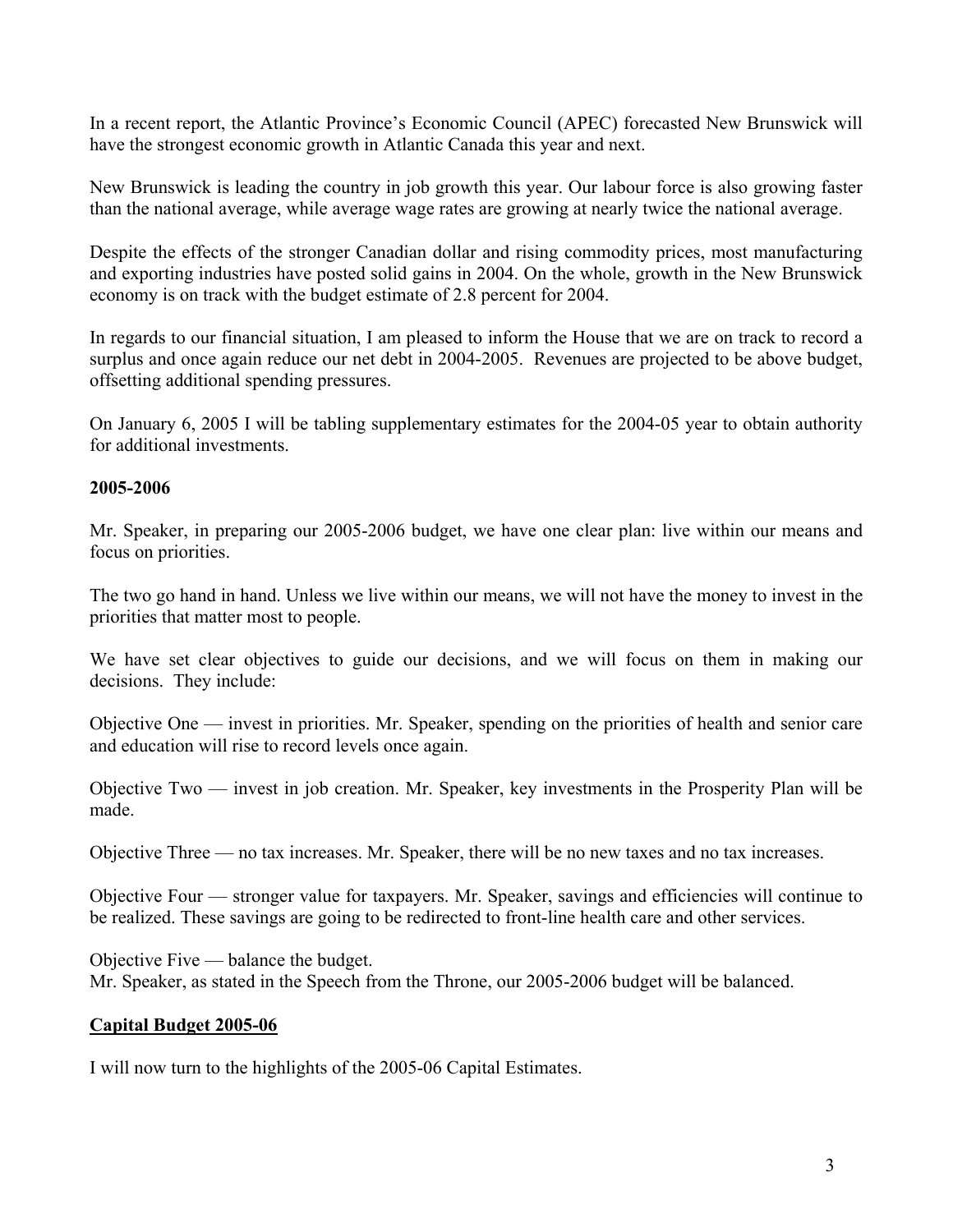As I have indicated, we have made choices and set priorities. With this capital budget we will maintain what we have and build what we need. We are strengthening our competitiveness, enhancing public health and safety, and improving the quality of life of New Brunswickers.

Mr. Speaker, I am pleased to inform the House that the gross capital budget for 2005-2006 will be \$423.8 million, an increase of \$51.2 million or 13.7 per cent from the 2004-05 revised budget.

I would like to elaborate on some of the important initiatives in this capital budget.

# **Health care**

Mr. Speaker, our government's vision is of a single, integrated, sustainable provincial health care system that is patient-focused and community-based. Its goal is to provide the right health care services in the right way at the right time by the right provider at a cost taxpayers can afford.

Earlier this year, the government put in place *Healthy Futures,* a four-year provincial health plan to secure New Brunswick's health care system and make it sustainable well into the future. This plan provides for meaningful, enduring change to our health care system that will sustain and improve it not just for today, but for tomorrow as well.

That is why we are making a \$95.7 million capital investment in health care for 2005-2006. This investment represents an increase of \$38.3 million or a 66.6 per cent increase over the 2004-05 revised budget. Some investments include:

- \$35.5 million for capital equipment, which includes diagnostic and medical equipment funding.
- \$55.8 million for capital construction, including:
	- work on a new hospital in Waterville;
	- work on an Emergency and Ambulatory Care Centre and Laboratory at the Moncton Hospital;
	- the completion of the Stan Cassidy Rehabilitation Centre in Fredericton;
	- a surgical services addition at the Bathurst Regional Hospital;
	- the completion of four pilot Community Health Centres; and
	- the completion of a new addiction centre at the Campbellton Regional Hospital.

A further \$4.4 million is included for various capital improvements and renovations to the existing health care infrastructure.

Mr. Speaker, the funding for a number of these projects reflects negative one year of a multi-year government commitment. It is clear that health care continues to be a top priority for this government.

# **Education**

Mr. Speaker a quality education system is essential for future growth and prosperity.

Our government has a vision of an education and training system that promotes a culture of excellence and high achievement exemplified by innovation and lifelong learning.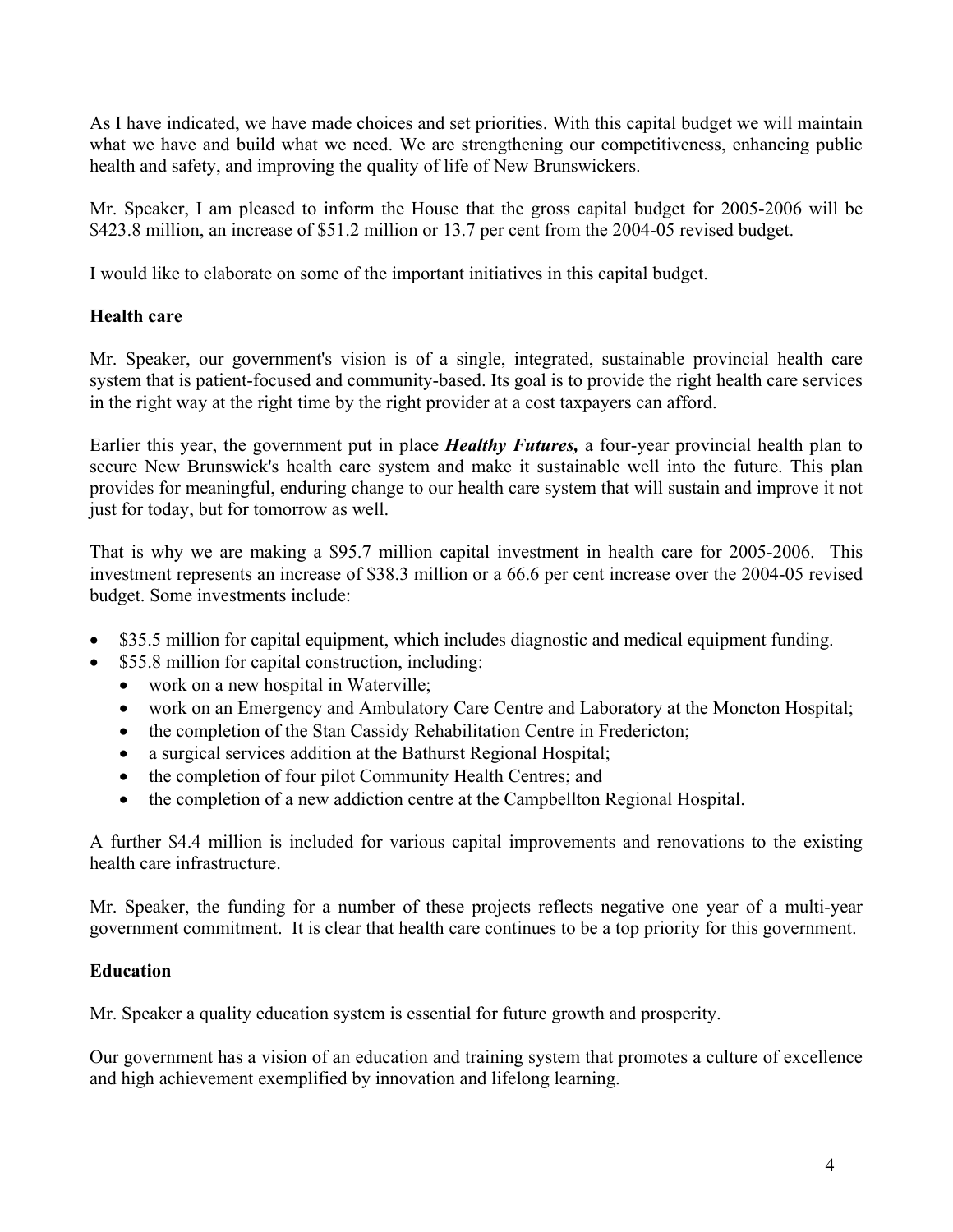That is why, since 1999, we have invested record amounts in education, resulting in more teachers, better equipment, more school supplies and healthier schools.

We will invest more in schools including the continuation of our second four-year \$100 million commitment to the Healthy Schools Program.

We will make a \$48 million capital investment into our K to 12 schools in 2005-2006. Mr. Speaker, this represents a two million or a 4.3 per cent increase from 2004-2005.

The Minister of Education will have more details, but the \$48 million provides for strategic investments in new schools and funding for the repair and rehabilitation of existing schools. Funding will address health and safety issues and will improve the quality of the learning environment for students and teachers.

Mr. Speaker, we will also make further investments in our community colleges. This budget contains \$3.5 million for renovations and improvements to the community college network. This is a substantial increase over the two million that has been invested in each capital budget since 2001-2002.

### **Municipal Infrastructure**

Mr. Speaker, we are committed to working with all municipalities, to provide stronger, safer communities and a quality of life New Brunswickers want and deserve. With today's capital budget we have placed a strategic focus on infrastructure for municipalities and rural communities. Capital investments include:

- \$11.1 million under the Canada New Brunswick Infrastructure Program and the newly created Canada – New Brunswick Municipal Rural Infrastructure Fund with a focus on improving "green municipal infrastructure," to ensure safe drinking water and more effective waste management systems
- \$500,000 under the Clean Water Control Grant program to help defray costs related to water and wastewater projects
- \$656,000 for Local Service Districts for the purchase of emergency equipment and the maintenance of fire halls and recreation facilities.

#### **Safety and Security**

Mr. Speaker, ensuring the safety and security of the public also includes public buildings and other public infrastructure.

That is why we are making the following investments in 2005-2006:

- \$10.5 million as an initial investment to replace courthouses in Moncton and Saint John
- \$5.0 million for capital repairs and upgrades to government buildings
- \$1.9 million to rehabilitate concrete dams in the Musquash watershed
- \$1.1 million investment in tourism assets
- \$400,000 for the upgrading and maintenance of aboiteaux to help prevent flooding of farmlands and highways.